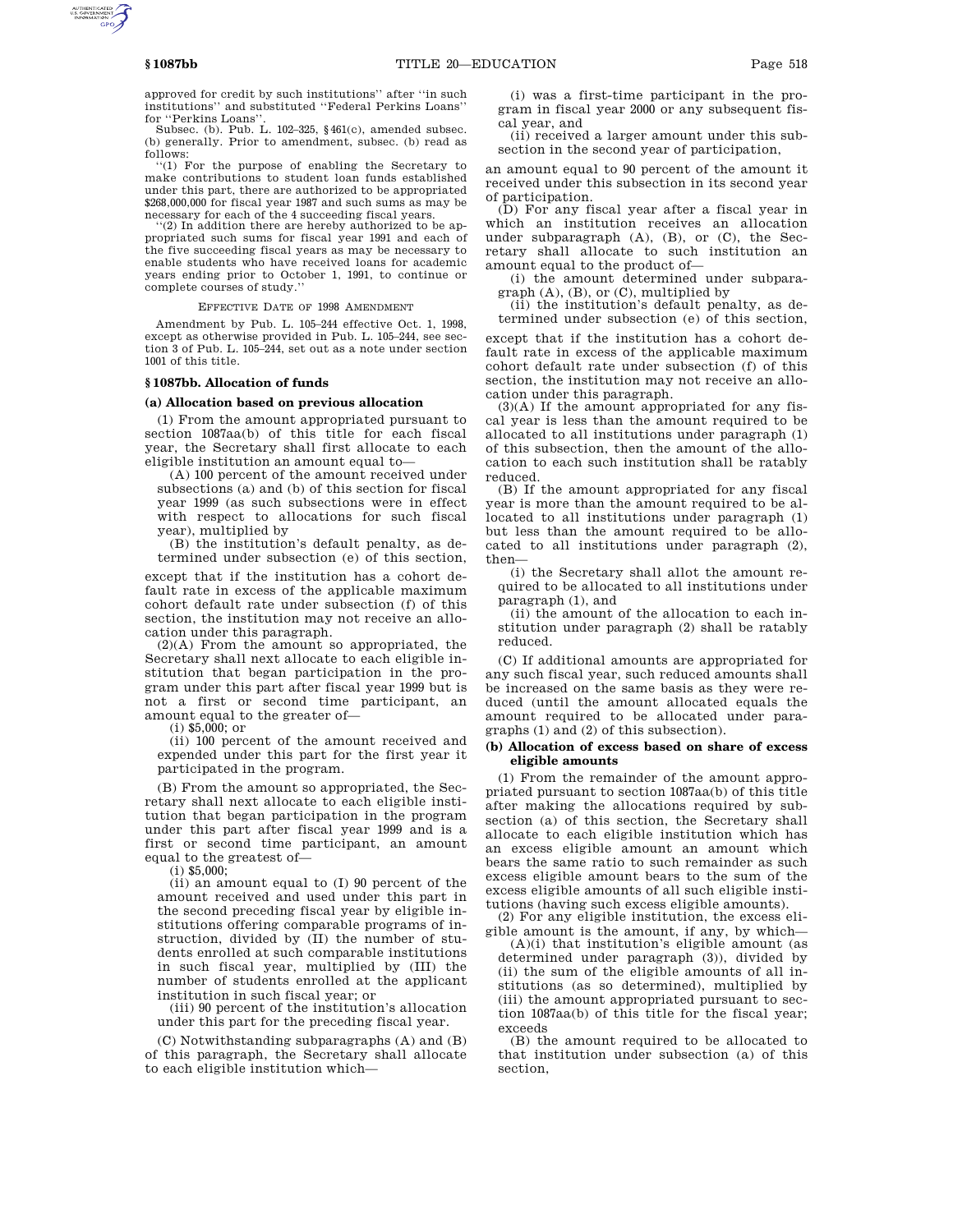except that an eligible institution which has a cohort default rate in excess of the applicable maximum cohort default rate under subsection (f) of this section may not receive an allocation under this paragraph.

(3) For any eligible institution, the eligible amount of that institution is equal to—

(A) the amount of the institution's self-help need, as determined under subsection (c) of this section; minus

(B) the institution's anticipated collections; multiplied by

(C) the institution's default penalty, as determined under subsection (e) of this section;

except that, if the institution has a cohort default rate in excess of the applicable maximum cohort default rate under subsection (f) of this section, the eligible amount of that institution is zero.

## **(c) Determination of institution's self-help need**

(1) The amount of an institution's self-help need is equal to the sum of the self-help need of the institution's eligible undergraduate students and the self-help need of the institution's eligible graduate and professional students.

(2) To determine the self-help need of an institution's eligible undergraduate students, the Secretary shall—

(A) establish various income categories for dependent and independent undergraduate students;

(B) establish an expected family contribution for each income category of dependent and independent undergraduate students, determined on the basis of the average expected family contribution (computed in accordance with part E of this subchapter) of a representative sample within each income category for the second preceding fiscal year;

(C) compute 25 percent of the average cost of attendance for all undergraduate students;

(D) multiply the number of eligible dependent students in each income category by the lesser of—

(i) 25 percent of the average cost of attendance for all undergraduate students determined under subparagraph (C); or

(ii) the average cost of attendance for all undergraduate students minus the expected family contribution determined under subparagraph (B) for that income category, except that the amount computed by such subtraction shall not be less than zero;

(E) add the amounts determined under subparagraph (D) for each income category of dependent students;

(F) multiply the number of eligible independent students in each income category by the lesser of—

(i) 25 percent of the average cost of attendance for all undergraduate students determined under subparagraph (C); or

(ii) the average cost of attendance for all undergraduate students minus the expected family contribution determined under subparagraph (B) for that income category, except that the amount computed by such subtraction for any income category shall not be less than zero;

(G) add the amounts determined under subparagraph (F) for each income category of independent students; and

(H) add the amounts determined under subparagraphs (E) and (G).

(3) To determine the self-help need of an institution's eligible graduate and professional students, the Secretary shall—

(A) establish various income categories for graduate and professional students;

(B) establish an expected family contribution for each income category of graduate and professional students, determined on the basis of the average expected family contribution (computed in accordance with part E of this subchapter) of a representative sample within each income category for the second preceding fiscal year;

(C) determine the average cost of attendance for all graduate and professional students;

(D) subtract from the average cost of attendance for all graduate and professional students (determined under subparagraph (C)), the expected family contribution (determined under subparagraph (B)) for each income category, except that the amount computed by such subtraction for any income category shall not be less than zero;

(E) multiply the amounts determined under subparagraph (D) by the number of eligible students in each category;

(F) add the amounts determined under subparagraph (E) for each income category.

 $(4)(A)$  For purposes of paragraphs  $(2)$  and  $(3)$ , the term ''average cost of attendance'' means the average of the attendance costs for undergraduate students and for graduate and professional students, which shall include (i) tuition and fees determined in accordance with subparagraph (B), (ii) standard living expenses determined in accordance with subparagraph (C), and (iii) books and supplies determined in accordance with subparagraph (D).

(B) The average undergraduate and graduate and professional tuition and fees described in subparagraph  $(A)(i)$  shall be computed on the basis of information reported by the institution to the Secretary, which shall include (i) total revenue received by the institution from undergraduate and graduate tuition and fees for the second year preceding the year for which it is applying for an allocation, and (ii) the institution's enrollment for such second preceding year.

(C) The standard living expense described in subparagraph  $(A)(ii)$  is equal to 150 percent of the difference between the income protection allowance for a family of five with one in college and the income protection allowance for a family of six with one in college for a single independent student.

(D) The allowance for books and supplies described in subparagraph (A)(iii) is equal to \$600. **(d) Anticipated collections**

(1) An institution's anticipated collections are equal to the amount which was collected during the second year preceding the beginning of the award period, multiplied by 1.21.

(2) The Secretary shall establish an appeals process by which the anticipated collections re-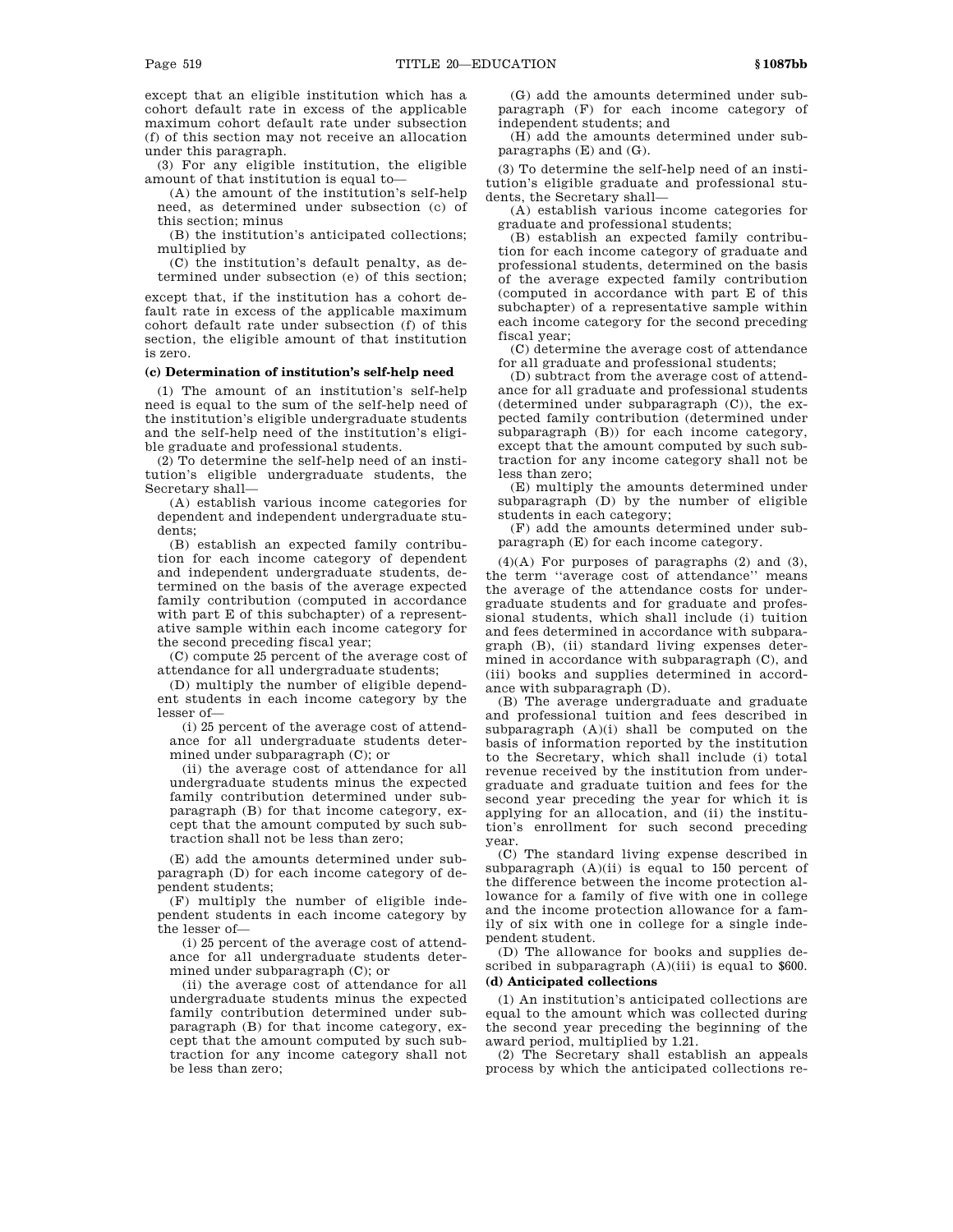# **(e) Default penalties**

# **(1) Years preceding fiscal year 2000**

For any fiscal year preceding fiscal year 2000, any institution with a cohort default rate that—

(A) equals or exceeds 15 percent, shall establish a default reduction plan pursuant to regulations prescribed by the Secretary, except that such plan shall not be required with respect to an institution that has a default rate of less than 20 percent and that has less than 100 students who have loans under this part in such academic year;

(B) equals or exceeds 20 percent, but is less than 25 percent, shall have a default penalty of 0.9;

(C) equals or exceeds 25 percent, but is less than 30 percent, shall have a default penalty of 0.7; and

(D) equals or exceeds 30 percent shall have a default penalty of zero.

## **(2) Years following fiscal year 2000**

For fiscal year 2000 and any succeeding fiscal year, any institution with a cohort default rate (as defined under subsection (g) of this section) that equals or exceeds 25 percent shall have a default penalty of zero.

# **(3) Ineligibility**

# **(A) In general**

For fiscal year 2000 and any succeeding fiscal year, any institution with a cohort default rate (as defined in subsection (g) of this section) that equals or exceeds 50 percent for each of the 3 most recent years for which data are available shall not be eligible to participate in a program under this part for the fiscal year for which the determination is made and the 2 succeeding fiscal years, unless, within 30 days of receiving notification from the Secretary of the loss of eligibility under this paragraph, the institution appeals the loss of eligibility to the Secretary. The Secretary shall issue a decision on any such appeal within 45 days after the submission of the appeal. Such decision may permit the institution to continue to participate in a program under this part if—

(i) the institution demonstrates to the satisfaction of the Secretary that the calculation of the institution's cohort default rate is not accurate, and that recalculation would reduce the institution's cohort default rate for any of the 3 fiscal years below 50 percent; or

(ii) there are, in the judgment of the Secretary, such a small number of borrowers entering repayment that the application of this subparagraph would be inequitable.

#### **(B) Continued participation**

During an appeal under subparagraph (A), the Secretary may permit the institution to continue to participate in a program under this part.

#### **(C) Return of funds**

Within 90 days after the date of any termination pursuant to subparagraph (A), or the conclusion of any appeal pursuant to subparagraph (B), whichever is later, the balance of the student loan fund established under this part by the institution that is the subject of the termination shall be distributed as follows:

(i) The Secretary shall first be paid an amount which bears the same ratio to such balance (as of the date of such distribution) as the total amount of Federal capital contributions to such fund by the Secretary under this part bears to the sum of such Federal capital contributions and the capital contributions to such fund made by the institution.

(ii) The remainder of such student loan fund shall be paid to the institution.

### **(D) Use of returned funds**

Any funds returned to the Secretary under this paragraph shall be reallocated to institutions of higher education pursuant to subsection (i) of this section.

# **(E) Definition**

For the purposes of subparagraph (A), the term ''loss of eligibility'' shall be defined as the mandatory liquidation of an institution's student loan fund, and assignment of the institution's outstanding loan portfolio to the Secretary.

# **(f) Applicable maximum cohort default rate (1) Award years prior to 2000**

For award years prior to award year 2000, the applicable maximum cohort default rate is 30 percent.

# **(2) Award year 2000 and succeeding award years**

For award year 2000 and subsequent years, the applicable maximum cohort default rate is 25 percent.

# **(g) ''Cohort default rate'' defined**

(1)(A) The term ''cohort default rate'' means, for any award year in which 30 or more current and former students at the institution enter repayment on loans under this part (received for attendance at the institution), the percentage of those current and former students who enter repayment on such loans (received for attendance at that institution) in that award year who default before the end of the following award year.

(B) For any award year in which less than 30 of the institution's current and former students enter repayment, the term ''cohort default rate'' means the percentage of such current and former students who entered repayment on such loans in any of the three most recent award years and who default before the end of the award year immediately following the year in which they entered repayment.

(C) A loan on which a payment is made by the institution of higher education, its owner, agency, contractor, employee, or any other entity or individual affiliated with such institution, in order to avoid default by the borrower, is considered as in default for the purposes of this subsection.

(D) In the case of a student who has attended and borrowed at more than one school, the stu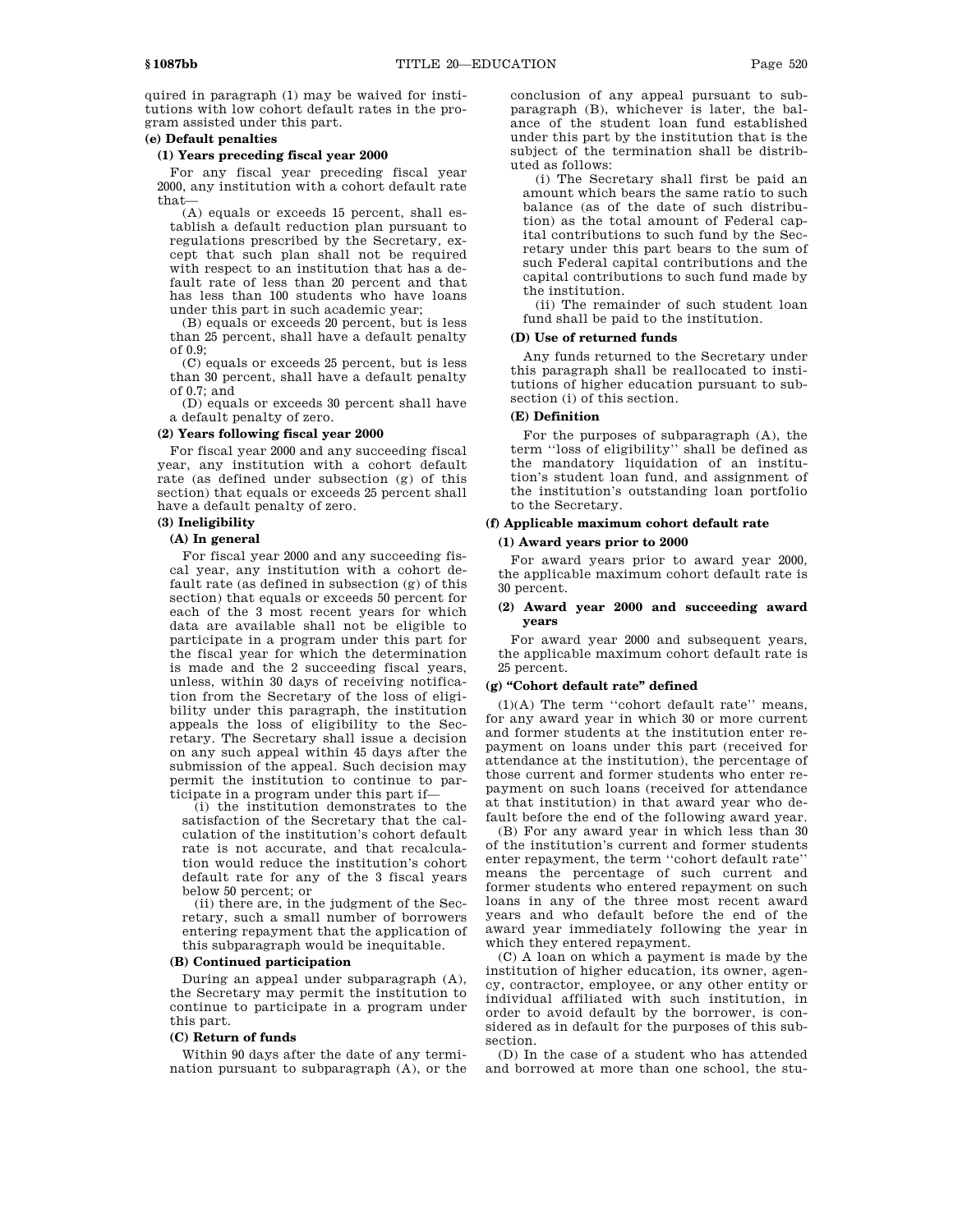dent (and his or her subsequent repayment or default) is attributed to the school for attendance at which the student received the loan that entered repayment in the award year.

(E) In determining the number of students who default before the end of such award year, the institution, in calculating the cohort default rate, shall exclude—

(i) any loan on which the borrower has, after the time periods specified in paragraph (2)—

(I) voluntarily made 6 consecutive payments;

(II) voluntarily made all payments currently due;

(III) repaid in full the amount due on the loan; or

(IV) received a deferment or forbearance, based on a condition that began prior to such time periods;

(ii) any loan which has, after the time periods specified in paragraph (2), been rehabilitated or canceled; and

(iii) any other loan that the Secretary determines should be excluded from such determination.

(F) The Secretary shall prescribe regulations designed to prevent an institution from evading the application to that institution of a cohort default rate determination under this subsection through the use of such measures as branching, consolidation, change of ownership or control or other means as determined by the Secretary.

(2) For purposes of calculating the cohort default rate under this subsection, a loan shall be considered to be in default—

(A) 240 days (in the case of a loan repayable monthly), or

(B) 270 days (in the case of a loan repayable quarterly),

after the borrower fails to make an installment payment when due or to comply with other terms of the promissory note.

#### **(h) Filing deadlines**

The Secretary shall, from time to time, set dates before which institutions must file applications for allocations under this part.

# **(i) Reallocation of excess allocations**

## **(1) In general**

(A) If an institution of higher education returns to the Secretary any portion of the sums allocated to such institution under this section for any fiscal year, the Secretary shall reallocate 80 percent of such returned portions to participating institutions in an amount not to exceed such participating institution's excess eligible amounts as determined under paragraph (2).

(B) For the purpose of this subsection, the term ''participating institution'' means an institution of higher education that—

(i) was a participant in the program assisted under this part in fiscal year 1999; and (ii) did not receive an allocation under

subsection (a) of this section in the fiscal year for which the reallocation determination is made.

# **(2) Excess eligible amount**

For any participating institution, the excess eligible amount is the amount, if any, by which—

(A)(i) that institution's eligible amount (as determined under subsection (b)(3) of this section), divided by (ii) the sum of the eligible amounts of all participating institutions (as determined under paragraph (3)), multiplied by (iii) the amount of funds available for reallocation under this subsection; exceeds

(B) the amount required to be allocated to that institution under subsection (b) of this section.

# **(3) Remainder**

The Secretary shall reallocate the remainder of such returned portions in accordance with regulations of the Secretary.

# **(4) Allocation reductions**

If under paragraph (1) of this subsection an institution returns more than 10 percent of its allocation, the institution's allocation for the next fiscal year shall be reduced by the amount returned. The Secretary may waive this paragraph for a specific institution if the Secretary finds that enforcing it is contrary to the interest of the program.

(Pub. L. 89–329, title IV, §462, as added Pub. L. 99–498, title IV, §405(a), Oct. 17, 1986, 100 Stat. 1440; amended Pub. L. 100–50, §13(a)–(d), June 3, 1987, 101 Stat. 348; Pub. L. 102–325, title IV, §462, July 23, 1992, 106 Stat. 576; Pub. L. 103–208, §2(f)(1)–(4), Dec. 20, 1993, 107 Stat. 2470, 2471; Pub. L. 105–244, title IV, §462(a)(1), (2), (b)–(e), Oct. 7, 1998, 112 Stat. 1720–1723; Pub. L. 110–315, title IV, §462, Aug. 14, 2008, 122 Stat. 3266; Pub. L. 111–39, title IV, §405(1), July 1, 2009, 123 Stat. 1947.)

#### PRIOR PROVISIONS

A prior section 1087bb, Pub. L. 89–329, title IV, §462, as added Pub. L. 92–318, title I, §137(b), June 23, 1972, 86 Stat. 273; amended Pub. L. 96–374, title IV, §448(a), title XIII, §1391(a)(1), Oct. 3, 1980, 94 Stat. 1443, 1503, provided for apportionment of appropriations among States, prior to the general revision of this part by Pub. L. 99–498.

#### AMENDMENTS

2009—Subsec. (a)(1)(A). Pub. L. 111–39 added subpar. (A) and struck out former subpar. (A), resulting in text identical to that after execution of the amendment by Pub. L. 105–244, §462(a)(1)(A). See 1998 Amendment note below.

2008—Subsec. (c)(4)(D). Pub. L. 110–315 substituted ''\$600'' for ''\$450''.

1998—Subsec. (a)(1). Pub. L. 105–244, §462(e)(1), inserted "cohort" before "default" in two places in concluding provisions.

Pub. L. 105–244, §462(a)(2)(A)(ii), substituted "subsection (f)" for "subsection  $(g)$ " in concluding provisions.

Subsec. (a)(1)(A). Pub. L. 105–244, §462(a)(1)(A), which directed the substitution of ''the amount received under subsections (a) and (b) of this section for fiscal year 1999 (as such subsections were in effect with respect to allocations for such fiscal year)" for "the amount of the Federal capital contribution allocated to such institution under this part for fiscal year 1985'', was executed by making the substitution for text which read ''amount of Federal capital'' rather than ''amount of the Federal capital'', to reflect the probable intent of Congress.

Subsec. (a)(1)(B). Pub. L. 105–244, §462(a)(2)(A)(i), substituted ''subsection (e)'' for ''subsection (f)''.

Subsec. (a)(2)(A), (B). Pub. L. 105–244, §462(a)(1)(B)(i), substituted ''1999'' for ''1985'' in introductory provisions.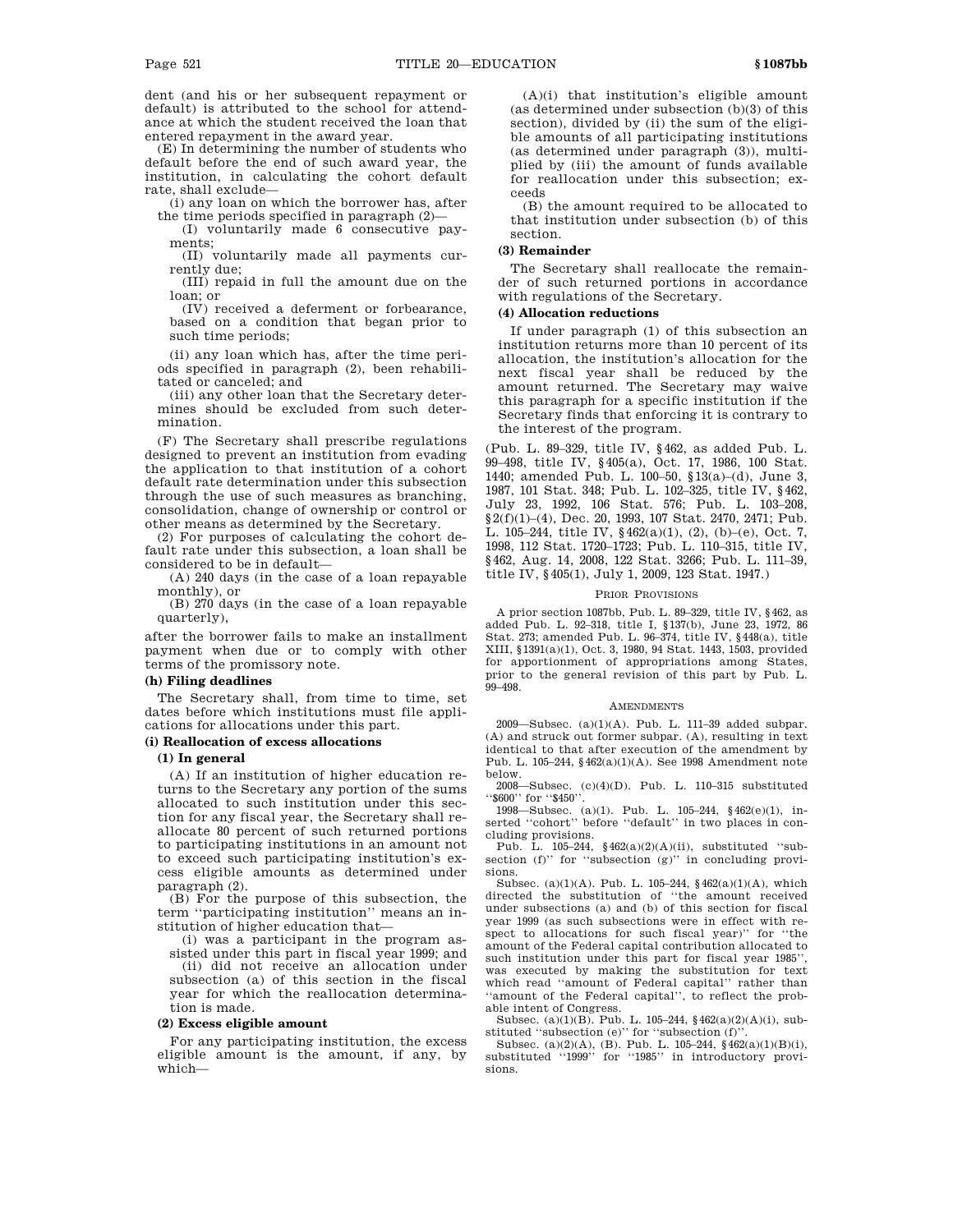Subsec. (a)(2)(C)(i). Pub. L. 105–244, §462(a)(1)(B)(ii), substituted ''2000'' for ''1986''.

Subsec. (a)(2)(D). Pub. L. 105–244, §462(e)(1), inserted ''cohort'' before ''default'' in two places in concluding provisions.

Pub. L. 105–244, §462(a)(2)(A)(iv), substituted ''subsection (f)" for "subsection (g)" in concluding provisions.

Subsec. (a)(2)(D)(ii). Pub. L. 105–244, §462(a)(2)(A)(iii), substituted ''subsection (e)'' for ''subsection (f)''.

Subsec. (b). Pub. L. 105–244,  $§$ 462(a)(2)(H), redesignated subsec. (c) as (b).

Pub. L. 105–244,  $§462(a)(2)(B)$ , struck out heading and text of subsec. (b). Text read as follows: ''From onequarter of the remainder of the amount appropriated pursuant to section 1087aa(b) of this title for any fiscal year (after making the allocations required by subsection (a) of this section), the Secretary shall allocate to each eligible institution an amount which bears the same ratio to such one-quarter as—

''(1) the amount the eligible institution receives for such fiscal year under subsection (a) of this section, bears to

''(2) the amount all such institutions receive under such subsection (a) of this section.

Subsec. (b)(2). Pub. L. 105–244,  $$462(e)(2)$ , inserted "cohort'' before "default" in two places in concluding provisions.

Subsec. (b)(3). Pub. L. 105–244, §462(e)(2), inserted ''cohort'' before ''default'' in two places in concluding provisions.

Subsec. (c). Pub. L. 105–244, §462(a)(2)(H), redesignated subsec. (d) as (c). Former subsec. (c) redesignated (b).

Subsec. (c)(1). Pub. L. 105–244, §462(a)(2)(C), substituted ''the remainder'' for ''three-quarters of the remainder''.

Subsec. (c)(2). Pub. L. 105–244, §462(a)(2)(D), substituted ''subsection (f)'' for ''subsection (g)'' in concluding provisions.

Subsec. (c)(3). Pub. L. 105–244, §462(b), in introductory provisions, struck out ''the Secretary, for academic year 1988–1989, shall use the procedures employed for academic year 1986–1987, and, for any subsequent academic years,'' after ''professional students,''.

Pub. L. 105–244, §462(a)(2)(E)(iii), substituted ''subsection (f)'' for ''subsection (g)'' in concluding provisions.

Subsec. (c)(3)(A). Pub. L. 105–244, §462(a)(2)(E)(i), substituted ''subsection (c)'' for ''subsection (d)''.

Subsec. (c)(3)(C). Pub. L. 105–244, §462(a)(2)(E)(ii), substituted ''subsection (e)'' for ''subsection (f)''.

Subsec. (d). Pub. L. 105–244, §462(a)(2)(H), redesignated subsec. (e) as (d). Former subsec. (d) redesignated (c).

Subsec. (d)(2). Pub. L. 105–244, §462(e)(3), inserted ''cohort'' before ''default''.

Subsec. (e). Pub. L. 105–244, §462(c), amended heading and text of subsec. (e) generally. Prior to amendment, text read as follows:

''(1) For any fiscal year prior to fiscal year 1994, any institution which has a default rate which equals or exceeds 7.5 percent but does not exceed the maximum default rate applicable to the award year under subsection (g) of this section, the institution's default penalty is a percentage equal to the complement of such default rate. For any institution which has a default rate that does not exceed 7.5 percent, the institution's default penalty is equal to one.

''(2) For fiscal year 1994 and any succeeding fiscal year, any institution with a cohort default rate (as defined under subsection (h) of this section) which—

''(A) equals or exceeds 15 percent, shall establish a default reduction plan pursuant to regulations issued

by the Secretary; ''(B) equals or exceeds 20 percent, but is less than 25 percent, shall have a default penalty of 0.9;

''(C) equals or exceeds 25 percent, but is less than 30 percent, shall have a default penalty of 0.7; and

''(D) equals or exceeds 30 percent shall have a de-

fault penalty of zero.'' Pub. L. 105–244, §462(a)(2)(H), redesignated subsec. (f) as (e). Former subsec. (e) redesignated (d).

Subsec. (f). Pub. L. 105–244, §462(c), amended heading and text of subsec. (f) generally. Prior to amendment, text read as follows:

''(1) For award years 1992 and 1993, the applicable maximum default rate is 15 percent.

''(2) For award year 1994 and subsequent years, the maximum cohort default rate is 30 percent.

Pub. L. 105–244, §462(a)(2)(H), redesignated subsec. (g) as (f). Former subsec. (f) redesignated (e).

Subsec. (g). Pub. L. 105–244, §462(d)(1), inserted heading and struck out former heading.

Pub. L. 105–244,  $§462(a)(2)(H)$ , redesignated subsec. (h) as (g). Former subsec. (g) redesignated (f).

Subsec. (g)(1). Pub. L. 105–244, §462(d)(1), (2), redesignated par. (3) as (1), substituted ''The term'' for ''For award year 1994 and any succeeding award year, the term'' in subpar. (A), and struck out former par. (1) which read as follows: ''For any award year prior to award year 1994, for the purpose of this section, the default rate is computed by dividing—

''(A) the total principal amount of defaulted loans; by

''(B) the total principal amount of loans made under this part, less the principal amount of all loans made to borrowers who are eligible for deferment under section  $1087d(d(c)(2)(A)(i)$  of this title or are in a grace period preceding repayment.''

Subsec. (g)(1)(B). Pub. L. 105–244, §462(d)(3)(A), (B), redesignated subpar. (C) as (B) and struck out former subpar. (B) which read as follows: ''In determining the number of students who default before the end of such award year, the Secretary shall, in calculating the cohort default rate, exclude any loans which, due to improper servicing or collection, would result in an inaccurate or incomplete calculation of the cohort default rate.''

Subsec. (g)(1)(C), (D). Pub. L. 105–244, §462(d)(3)(B), redesignated subpars. (D) and  $(F)$  as  $(C)$  and  $(D)$ , respectively. Former subpar. (C) redesignated (B).

Subsec. (g)(1)(E). Pub. L. 105–244, §462(d)(3)(A), (C), added subpar. (E) and struck out former subpar. (E) which read as follows: ''Any loan that is in default but on which the borrower has made satisfactory arrangements to resume payment or any loan which has been rehabilitated before the end of such following award year is not considered as in default for purposes of this subsection.

Subsec. (g)(1)(F). Pub. L. 105–244, §462(d)(3)(B), (e)(4), redesignated subpar. (G) as (F) and inserted ''cohort''

before ''default''. Former subpar. (F) redesignated (D). Subsec. (g)(1)(G). Pub. L. 105–244, §462(d)(3)(B), redesignated subpar. (G) as (F).

Subsec. (g)(2). Pub. L. 105–244, §462(d)(4), added par.  $(2)$ 

Pub. L. 105–244, §462(d)(1), struck out par. (2) which read as follows: ''For the purpose of paragraph (1)(A), the total principal amount of defaulted loans is equal to the total amount borrowed under loans that have reached repayment status and that are in default, minus—

''(A) amounts that have been repaid or cancelled on such loans;

''(B) loans discharged in bankruptcy;

''(C) loans referred or assigned to the Secretary for collection under paragraph  $(5)(A)$ ,  $(5)(B)(i)$ , or  $(6)$  of section 1087cc(a) of this title; and

''(D) loans that are in default but on which the borrowers have made satisfactory arrangements to resume payment.''

Subsec.  $(g)(3)$ . Pub. L. 105–244, §462(d)(2), redesignated par. (3) as (1).

Subsec. (g)(4). Pub. L. 105–244, §462(d)(4), struck out par. (4) which read as follows: "A loan shall be considered to be in default—

''(A) 240 days (in the case of a loan repayable monthly), or

''(B) 270 days (in the case of a loan repayable quarterly), after the borrower fails to make an installment payment when due or to comply with other terms of the promissory note,